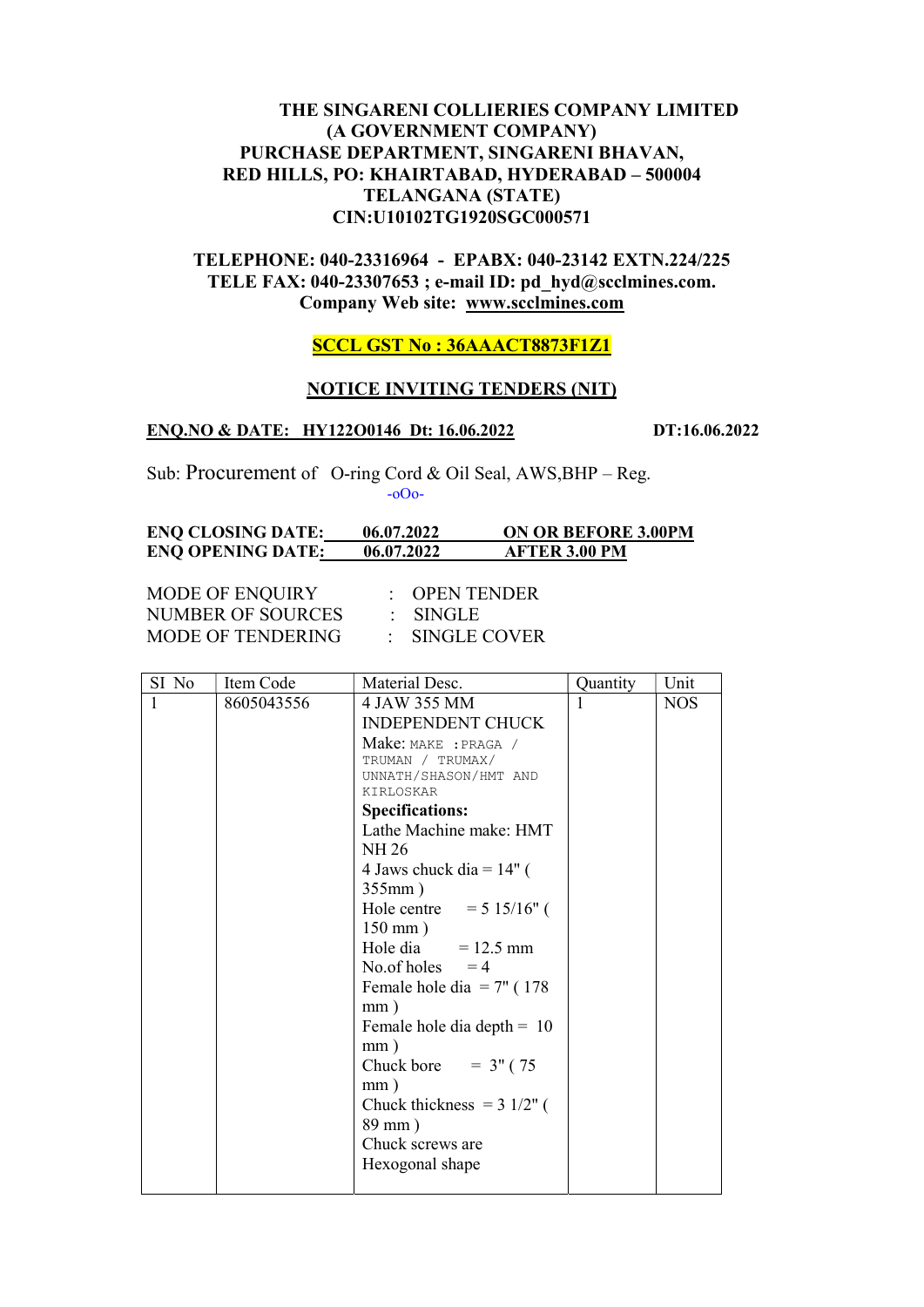| $\mathcal{D}_{\mathcal{L}}$ | 7780430601 | O-RING CORD 6.00MM<br><b>MAKE: PARKER/NAK/FERRETE</b><br>RRO/ INDIAN / SUNNY<br>/CO./DICTOMATIC GERMANY<br>CFW OR ANY EQUIVALENT | 250 | M          |
|-----------------------------|------------|----------------------------------------------------------------------------------------------------------------------------------|-----|------------|
| $\mathcal{E}$               | 7780150835 | OIL SEAL 52 X 68 X 10<br>MМ<br>MAKE: sunny/Rollan/skf                                                                            | 90  | <b>NOS</b> |
| 4                           | 7780152455 | OIL SEAL 57 X 76 X 10<br>MМ<br>MAKE: sunny/Rollan/skf                                                                            | 50  | <b>NOS</b> |

Delivery Period: 1 to 2 weeks at Singareni Bhavan ,Hyderabad

Few firms are not supplying items/materials. Their offers will not be considered.

Materials or Items to be supplied 1 to 2 weeks after placement of order.

 Firms are requested to submit offers with sufficient knowledge of enquired items. If any doubt regarding enquired item, please ask before submitting offers only.

#### NOTE: FIRMS ARE REQUESTED TO MENTION DELIVERY PERIOD, HSN CODE, GUARANTEE PERIOD, MAKE OF THE ITEM IF ANY, OFFERS WITHOUT ABOVE, WILL NOT BE CONSIDERED FOR FURTHER PROCESS

# NOTE:

Submit sealed covers. These covers to be submitted with Enquiry No, date & Address of SCCL and Firms name.

Vendors who can supply within 1 to 2 weeks on receiving the Order copy only should participate in the enquiry. HSN CODE TO BE MENTIONED MAKE TO BE MENTIONED.

- A. Offers are invited from vendors located in Hyderabad/Secunderabad vendors only will be considered.
- B. OFFER VALIDITY: Bidder shall keep the offer valid for a period of 4 months from the date of opening of the tenders. The offer with less validity period than stipulated is liable for rejection.
- C. GST(GOODS AND SERVICE TAX) registration certificate to be submitted along with material HSN/SAC CODE. The applicability of GST & other taxes, if any, in % shall be clearly mentioned an extra.
- D. The bidders offered without any GST & other taxes, their landed cost will be arrived by taking maximum GST% quoted by other bidders.

# A) GENERAL TERMS AND CONDITIONS

- a. Validity, delivery period, GST, Warranty / Guarantee to be mentioned.
- b. Tenders received after stipulated time and date will not be considered For whatsoever reasons thereof.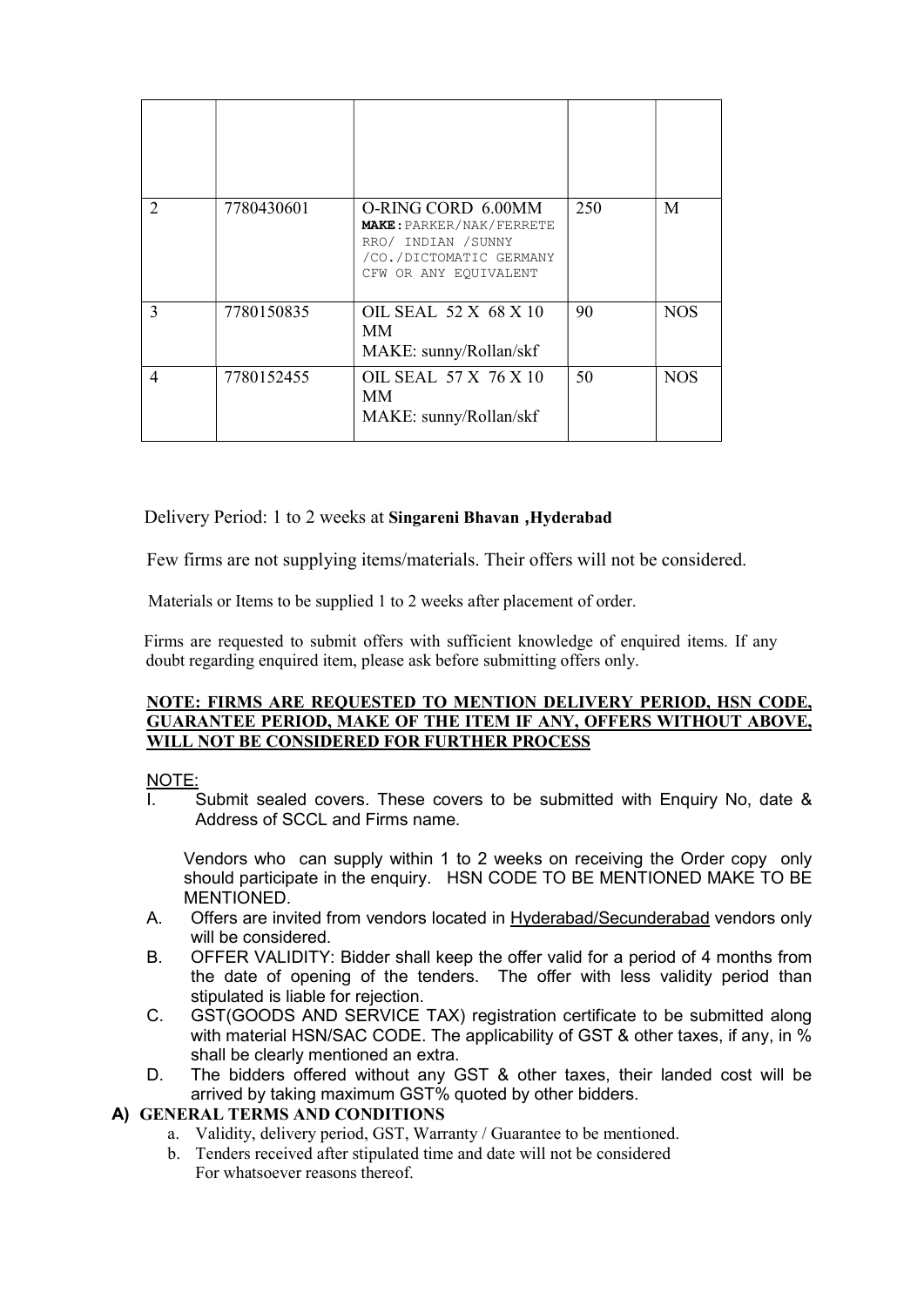- c. Quotation must be on a paper identifying the firm with telephone number etc. They should be clear and free from corrections and erasing.
- d. Rate quoted by you should be valid for 120 days from the date of opening of tenders and no revision of rates will be permitted during the above period.
- e. Rate should be quoted as per the sizes / units / makes / brands asked for otherwise such offers will not be considered.
- f. The quantity shown in the enquiry is not firm and fixed. It may be increased /decreased.
- g. The material is to be supplied as per the tender enquiry and should be delivered at Singareni Bhavan ,Hyderabad no transportation charges will be paid separately

unless it is mentioned in the offer clearly. Mention whether the offer is Ex-showroom, Ex-work or delivery at our office, Hyderabad

- h. Samples of the items should be submitted in case, they are asked for in the enquiry
- i. Those who are having ready stocks, capable of supply of material as per the enquiry within the stipulated time only need to forward their offer.
- j. M/s SCCL deserves the right to reject any/all the tender (s) or accept any offer or part thereof without giving any reasons. Its decision in this matter will be final and binding on all the tender/(s).
- k. Sealed tenders can be dropped in the tender box in the Company Purchase Office at Hyderabad or can be sent by post / courier before the due date and time. Fax quotations are not accepted
- l. M/s SCCL will not, in any way, be responsible for any postal delay.
- m. Separate cover may be used for each quotation. Quotations of different enquiries put in single cover will not be considered.
- n. Payment will be made within 30 days after receipt of material at Singareni Bhavan ,Hyderabad
- o. YOU HAVE TO SUBMIT YOUR BANK DETAILS FOR RTGS/ONLINE PAYMENTS

## Tax retention clause:

 The supplier shall upload his Tax Invoice in the GSTN as per the provisions of the GST Act i.e., by 10th of the month subsequent to the month in which "Time of Supply" arises. In respect of orders where the entire order quantity is executed in phased manner through multiple invoices or where staggered payment is made, if the "Tax Invoice" is not uploaded within the time limits prescribed under GST Act, the tax amount will be withheld from the payment made against subsequent Invoice till such time the invoice is uploaded. The final payment is subject to compliance of all formalities under GST by the supplier.

- B) From 01.11.2020 onwards all the vendors whose turnover is more than Rs.500 Crores or above in the financial years 2019-2020 , 2020-21& 2021-2022 have to submit e-invoice with OR code printed on it. If the turnover is less than Rs.500 Crores than the firm has to declare that we are exempted from e-invoicing requirement. Therefore, the said e-invoicing provisions are not applicable to our company. Towards this, the firm is required to submit undertaking detailed in "ANNEXURE" along with Invoice.
- C) BILLS WILL NOT BE ACCEPTED WITHOUT e-INVOICING IF THE AGGREGATE TURNOVER IN ANY OF THE THREE FINANCIAL YEARS 2019-2020, 2020-21 & 2021- 2022 EXCEEDS Rs.500 CRORES.
- D) In case the bidder is unable to submit performance reports, a self certification duly signed and stamped by the bidder, indicating Purchase order number, machine serial number, commissioning date and annual working hours and confirming that the equipment/item offered or similar equipment/item of higher specification, supplied to any Govt. sector/ public sector, have performed satisfactorily for a minimum period of 1 year from the date of commissioning of the equipment and there are no warranty/guarantee claims pending, shall be considered. self certification is not acceptable for the suppliers made to private Firms.